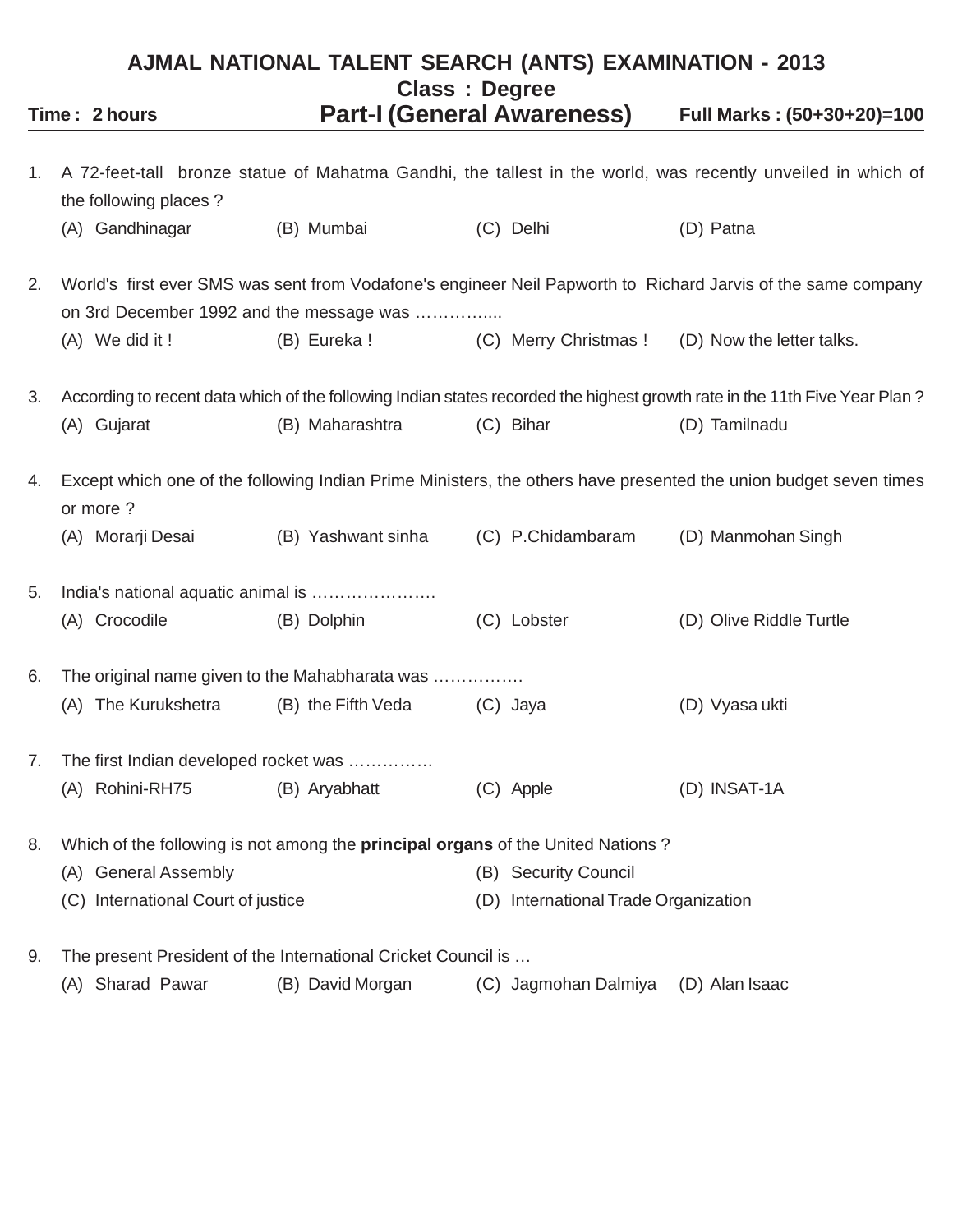| 10. Among the states in India the one that tops the list in highest per capita income with Rs.1,92,652/- is |                        |                                  |                                                                                                                                                                                                                                                                                     |
|-------------------------------------------------------------------------------------------------------------|------------------------|----------------------------------|-------------------------------------------------------------------------------------------------------------------------------------------------------------------------------------------------------------------------------------------------------------------------------------|
| (A) Gijarat                                                                                                 | (B) Delhi              | $(C)$ Goa                        | (D) Haryana                                                                                                                                                                                                                                                                         |
| 11. Adolf Hitler kept "swastika" as his party's emblem and his followers were known as                      |                        |                                  |                                                                                                                                                                                                                                                                                     |
| (A) Red shirts                                                                                              | (B) blue shirts        | (C) black shirts                 | (D) brown shirts                                                                                                                                                                                                                                                                    |
| converting a San Francisco based memorial in to a museum and a library. The memorial is                     |                        |                                  | 12. The Finance Minister Mr P.Chidambaram mentioned in his budget speech of 2013 about government funding for                                                                                                                                                                       |
| (A) Gandhi Memorial                                                                                         |                        | (B) Bengal Volunteers Memorial   |                                                                                                                                                                                                                                                                                     |
| Jugantar Memorial<br>(C)                                                                                    |                        | (D) Ghadar Memorial              |                                                                                                                                                                                                                                                                                     |
| (A) Justice J.S.Verma                                                                                       | (B) Justice Leila Seth |                                  | 13. Who among the following was not among the panel members in the Justice J.S. Verma Committee set up by the<br>government to look in to crime against women in the aftermath of the gang rape of a Delhi girl in December 2012?<br>(C) Mr. Gopal subramaniam (D) Justice D.K.Jain |
| for tracking the student's education record till completion of Standard 10 class is                         |                        |                                  | 14. The first ever state in India to create a unique code for every child in the schooling system and a centralized database                                                                                                                                                        |
| $(A)$ Goa                                                                                                   | (B) Kerala             | (C) Delhi                        | (D) Karnataka                                                                                                                                                                                                                                                                       |
| 15. The child who was honoured posthumously with the National Bravery Awards, 2012, is                      |                        |                                  |                                                                                                                                                                                                                                                                                     |
| (A) Adityhya Gopal from Arunachal                                                                           |                        | (B) Asit Ranjal Sama from Orissa |                                                                                                                                                                                                                                                                                     |
| (C) C.Vanlalhruaia from Mizoram                                                                             |                        | (D) Ramdinthara from Mizoram     |                                                                                                                                                                                                                                                                                     |
| 16. Where in modern India was the ancient kingdom of Virata?                                                |                        |                                  |                                                                                                                                                                                                                                                                                     |
| (A) Ajmer                                                                                                   | (B) Patna              | (C) Haryana                      | (D) Mathura                                                                                                                                                                                                                                                                         |
| 17. In the Mahabharata who were Abhimanyu's parents?                                                        |                        |                                  |                                                                                                                                                                                                                                                                                     |
| (A) Arjuna and Uluchi                                                                                       |                        | (B) Arjuna and Subhadra          |                                                                                                                                                                                                                                                                                     |
| (C) Arjuna and Chitrangada                                                                                  |                        | (D) Arjuna and Draupadi          |                                                                                                                                                                                                                                                                                     |
| 18. Which of the following is not among the ten incarnations of lord Vishnu?                                |                        |                                  |                                                                                                                                                                                                                                                                                     |
| (A) Krishna                                                                                                 | (B) Balarama           | (C) Rama                         | (D) Parashuram                                                                                                                                                                                                                                                                      |
| 19. The oldest collection of stories in India is                                                            |                        |                                  |                                                                                                                                                                                                                                                                                     |
| (A) Panchatantra                                                                                            | (B) Kathasaritasagara  | (C) Hitopadesa                   | (D) Jataka Tales                                                                                                                                                                                                                                                                    |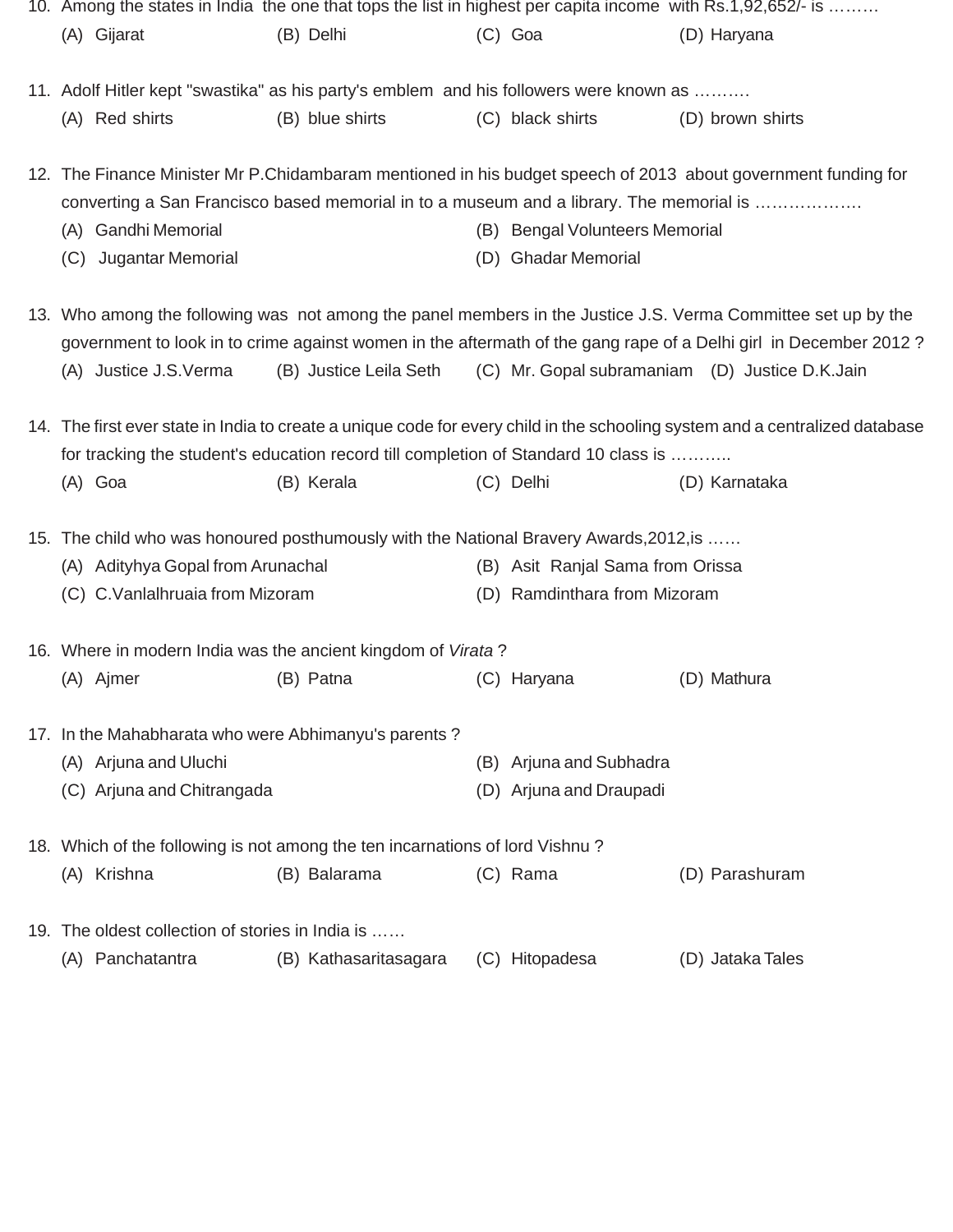| 20. The Indian army has asked for a change of its standard assault Rifle which has been in use since 1993-94. The Rifle<br>presently in use is |                                         |         |                                      |                                                                                                                                                                                                                                                  |
|------------------------------------------------------------------------------------------------------------------------------------------------|-----------------------------------------|---------|--------------------------------------|--------------------------------------------------------------------------------------------------------------------------------------------------------------------------------------------------------------------------------------------------|
| (A) Steur-AUG                                                                                                                                  | (B) FNFAL Self Loading Rifle (C) AK-74M |         |                                      | (D) INSAS                                                                                                                                                                                                                                        |
| India. Geoscientists have called this vanished strip of land as                                                                                |                                         |         |                                      | 21. According to the journal "Nature Geoscience", fragment of an ancient microcontinent which was part of a supercontinent<br>that existed around 750 million years ago lies buried beneath the floor of the Indian ocean between Madagascar and |
| (A) Pangaea                                                                                                                                    | (B) Rodinia                             |         | (C) Mauritia                         | (D) Indo-Madgia                                                                                                                                                                                                                                  |
| 22. Tamasha and Dahi Handi are folk dances of                                                                                                  |                                         |         |                                      |                                                                                                                                                                                                                                                  |
| (A) Maharashtra                                                                                                                                | (B) Odisha                              |         | (C) Gujarat                          | (D) West Bengal                                                                                                                                                                                                                                  |
| 23. Pollution Control Research Institute is located at                                                                                         |                                         |         |                                      |                                                                                                                                                                                                                                                  |
| (A) Lucknow                                                                                                                                    | (B) Mussoorie                           |         | (C) Haridwar                         | (D) Shimla                                                                                                                                                                                                                                       |
| 24. The old name of Ethiopia was                                                                                                               |                                         |         |                                      |                                                                                                                                                                                                                                                  |
| (A) Batavia                                                                                                                                    | (B) Salisbury                           |         | (C) Abyssinia                        | (D) Rhodesia                                                                                                                                                                                                                                     |
| 25. Blackberry sets are made by RIM. RIM stands for:                                                                                           |                                         |         |                                      |                                                                                                                                                                                                                                                  |
| (A) Reliance India Mobile                                                                                                                      |                                         |         | (B) Research in Motion               |                                                                                                                                                                                                                                                  |
| (C) Real time Internet Manufacturers                                                                                                           |                                         |         | (D) Rapid Interconnectivity Mobiles. |                                                                                                                                                                                                                                                  |
| 26. The split of the Congress in to Moderates and Extremists took place during the session at :                                                |                                         |         |                                      |                                                                                                                                                                                                                                                  |
| (A) Ahmedabad                                                                                                                                  | (B) Lucknow                             |         | (C) Surat                            | (D) Madras                                                                                                                                                                                                                                       |
| in India?                                                                                                                                      |                                         |         |                                      | 27. Which among the following has the primary function of distributing the revenue between the centre and the states                                                                                                                             |
| (A) Planning Commission                                                                                                                        |                                         | (B)     | Inter-state Council                  |                                                                                                                                                                                                                                                  |
| (C) Comptroller and Auditor General of India                                                                                                   |                                         |         | (D) Finance Commission               |                                                                                                                                                                                                                                                  |
| 28. Which South Asian country is known as 'the Land of Canals'?                                                                                |                                         |         |                                      |                                                                                                                                                                                                                                                  |
| (A) Maldives                                                                                                                                   | (B) Bangladesh                          |         | (C) Srilanka                         | (D) Pakistan                                                                                                                                                                                                                                     |
| 29. The Roman numeral for 1000 is;                                                                                                             |                                         |         |                                      |                                                                                                                                                                                                                                                  |
| $(A)$ X                                                                                                                                        | $(B)$ C                                 | $(C)$ D |                                      | $(D)$ M                                                                                                                                                                                                                                          |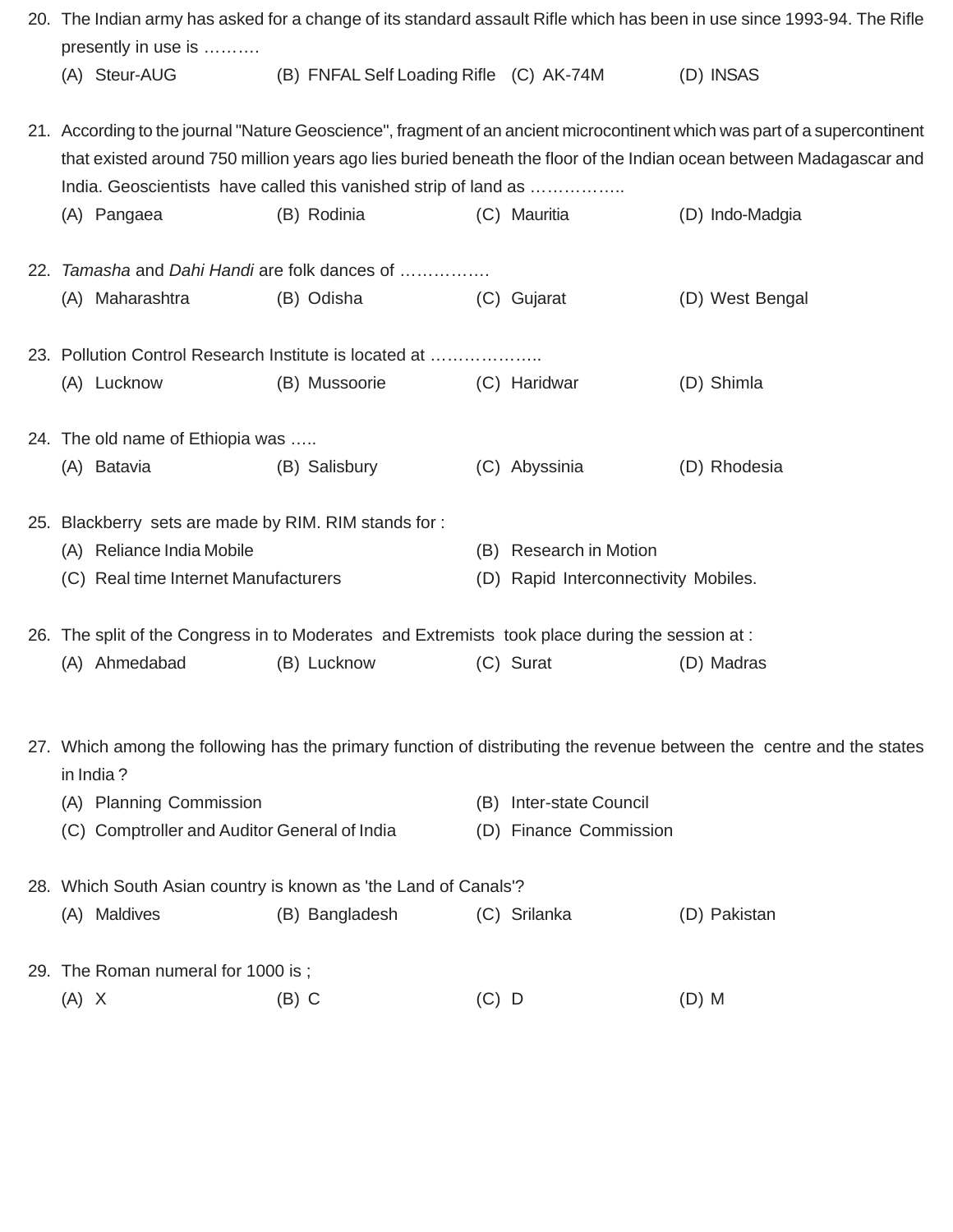|          | 30. A badminton shuttle cock has  feathers.                                                                                                          |      |                                                 |          |                                                       |          |                    |                |
|----------|------------------------------------------------------------------------------------------------------------------------------------------------------|------|-------------------------------------------------|----------|-------------------------------------------------------|----------|--------------------|----------------|
| $(A)$ 16 |                                                                                                                                                      |      | (B) 12                                          | $(C)$ 14 |                                                       | $(D)$ 10 |                    |                |
|          | 31. Which of the following is not associated with loudness.                                                                                          |      |                                                 |          |                                                       |          |                    |                |
|          | (A) Decible                                                                                                                                          |      | (B) Phon                                        |          | (C) Sone                                              |          | (D) Tone           |                |
|          | 32. Match Column A with Column B                                                                                                                     |      |                                                 |          |                                                       |          |                    |                |
|          | A                                                                                                                                                    |      |                                                 |          | B                                                     |          |                    |                |
| 1.       | Common salt                                                                                                                                          | j.   | Sodium Bicarbonate                              |          |                                                       |          |                    |                |
| 2.       | <b>Plaster of Paris</b>                                                                                                                              | ii.  | Sodium Chloride                                 |          |                                                       |          |                    |                |
| 3.       | Washing Soda                                                                                                                                         | iii. | <b>Calcium Sulphate</b>                         |          |                                                       |          |                    |                |
| 4.       | <b>Baking Powder</b>                                                                                                                                 |      | iv. Sodium Carbonate                            |          |                                                       |          |                    |                |
|          | (A) 1 ii, 2 ii, 3 iii, 4 iv                                                                                                                          |      | (B) 1 i , 2 iv, 3 ii, 4 iv                      |          | (C) 1 iii, 2 iv, 3 ii, 4 l (D) 1 ii, 2 iii, 3 iv, 4 i |          |                    |                |
|          | 33. The decadal growth rate in population of Assam during the decade 2000 to 2010 as per the 2011 census is :                                        |      |                                                 |          |                                                       |          |                    |                |
|          | (A) 10.93%                                                                                                                                           |      | (B) 14.93%                                      |          | $(C)$ 16.93%                                          |          | $(D)$ 18.93%       |                |
|          | 34. Which of the following constitutional amendments reduced the voting age from 21 to 18 years of age for both Lok<br>Sabha and assembly elections? |      |                                                 |          |                                                       |          |                    |                |
|          | (A) 55th Amendment, 1986                                                                                                                             |      |                                                 |          | (B) 61st Amendment, 1989                              |          |                    |                |
|          | (C) 71st Amendment, 1992                                                                                                                             |      |                                                 |          | (D) 82nd Amendment, 2000.                             |          |                    |                |
|          | 35. The territorial waters of India extends up to ---------- nautical miles and one nautical mile is equal to -------- kms.                          |      |                                                 |          |                                                       |          |                    |                |
|          | $(A)$ 12 and 3 kms                                                                                                                                   |      | $(B)$ 6 and 2 kms                               |          | (C) 10 and 1.1 kms                                    |          | (D) 12 and 1.6 kms |                |
|          | 36. "Manusmriti" deals with                                                                                                                          |      |                                                 |          |                                                       |          |                    |                |
|          | (A) Economics                                                                                                                                        |      | $(B)$ law                                       |          | (C) Geography                                         |          | (D) Veda           |                |
|          | 37. The book "Crime and Punishment" is authored by                                                                                                   |      |                                                 |          |                                                       |          |                    |                |
|          | (A) Ram Jethamalini                                                                                                                                  |      | (B) John K. Galbraith (C) Fyodor M. Dostoyevsky |          |                                                       |          | (D)                | Kuldip Nayyar. |
|          | 38. The instrument used to measure blood pressure is                                                                                                 |      |                                                 |          |                                                       |          |                    |                |
|          | (A) Stethoscope                                                                                                                                      |      | (B) Endoscope                                   |          | (C) sphygmomanometer                                  |          | (D)                | radiometer     |
|          | 39. Antipyretics are drugs used against                                                                                                              |      |                                                 |          |                                                       |          |                    |                |
|          | (A) pain                                                                                                                                             |      | (B) fever                                       |          | (C) infection                                         |          | (D) nausea         |                |
|          |                                                                                                                                                      |      |                                                 |          |                                                       |          |                    |                |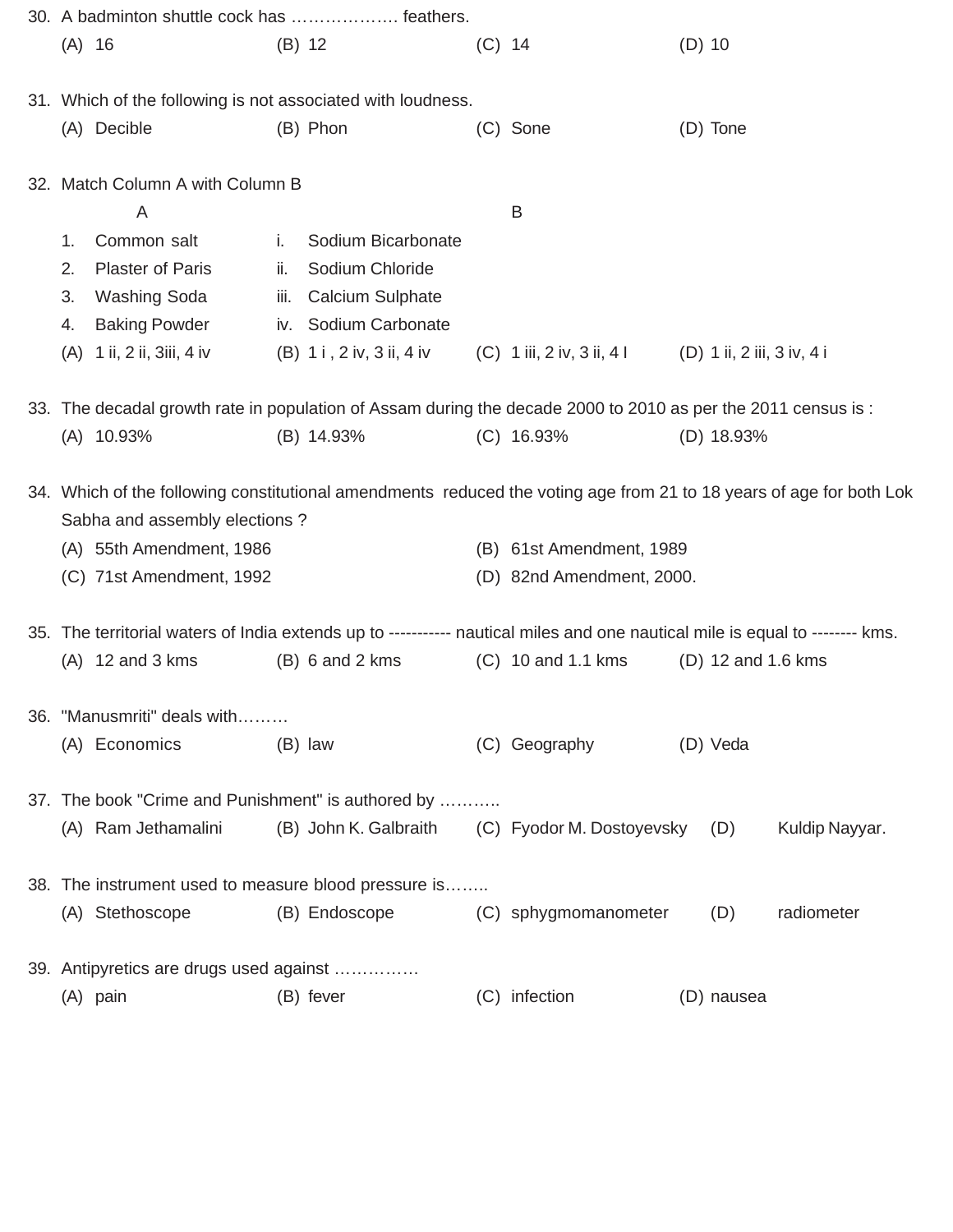|     |                                                | 40. An amendment to the constitution can be initiated in the                            |                          |                                                                                                                |
|-----|------------------------------------------------|-----------------------------------------------------------------------------------------|--------------------------|----------------------------------------------------------------------------------------------------------------|
|     | (A) Lok Sabha                                  | (B) Rajya Sabha                                                                         | (C) Supreme court        | $(D)$ either $((A)$ or $((B))$ .                                                                               |
|     | 41. Finance Commission is a                    |                                                                                         |                          |                                                                                                                |
|     | (A) Statutory body                             | (B) Non-statutory body (C) Constitutional body (D) None of the above                    |                          |                                                                                                                |
|     |                                                |                                                                                         |                          | 42. "Xugondhi Pokhilaa", "Rudra Kamona" and " Bibhinno dinor Kobita" are some of the renowned poetic works of: |
|     | (A) Hem Barua                                  | (B) Nilamani Phookan                                                                    |                          | (C) Hiren Bhattacharyya (D) Harekrishna Deka                                                                   |
|     |                                                | 43. Government of Assam is setting up a Science City at  And the project is titled      |                          |                                                                                                                |
|     | (A) Narengi, Wonderland                        |                                                                                         | (B) Sonapur, Mini Assam  |                                                                                                                |
|     | (B) Bashistha, Millenium Dream                 |                                                                                         | (D) Jorhat, Vigyan Nagar |                                                                                                                |
|     |                                                | 44. The largest area under forest cover among the Northeastern states is in             |                          |                                                                                                                |
|     | (A) Assam                                      | (B) Mizoram                                                                             | (C) Nagaland             | (D) Arunachal Pradesh                                                                                          |
|     |                                                | 45. Gratuity is paid at the rate of  Salary / wages for each completed year of service. |                          |                                                                                                                |
| (A) |                                                | 15 days subject to a maximum of ten lakh rupees.                                        |                          |                                                                                                                |
| (B) |                                                | 16 days subject to a maximum of eight lakh rupees.                                      |                          |                                                                                                                |
|     |                                                | (C) 25 days subject to a maximum of five lakh rupees                                    |                          |                                                                                                                |
|     |                                                | (D) 20 days subject to a maximum of ten lakh rupees.                                    |                          |                                                                                                                |
|     | 46. The oldest existing news paper in India is |                                                                                         |                          |                                                                                                                |
|     |                                                | (A) Bombay Samachar (B) Anand Bazar Patrika (C) Times of India                          |                          | (C) Punjab Kesari                                                                                              |
|     |                                                | 47. "The Algebra of Infinite Justice" is a book authored by :                           |                          |                                                                                                                |
|     | (A) Arundhati Roy                              | (B) Jhumpa Lahiri                                                                       | (C) Sobha Dey            | (D) Anita Desai                                                                                                |
|     | 48. "Blue Revolution" refers to:               |                                                                                         |                          |                                                                                                                |
|     | (A) indigo plantation                          | (B) Forest development (C) Poultry farming                                              |                          | (D) Fishing                                                                                                    |
|     |                                                | 49. Which one of the following looked after the military department under the Mughals?  |                          |                                                                                                                |
|     | (A) Mir-i-saman                                | (B) Sadr-us-sudur                                                                       | (C) Mir-i-Bakshi         | (D) Diwani-i-Ala                                                                                               |
|     | 50. Lead pencils contain                       |                                                                                         |                          |                                                                                                                |
|     | (A) Graphite                                   | (B) Lead                                                                                | (C) Carbon               | (D) black silver                                                                                               |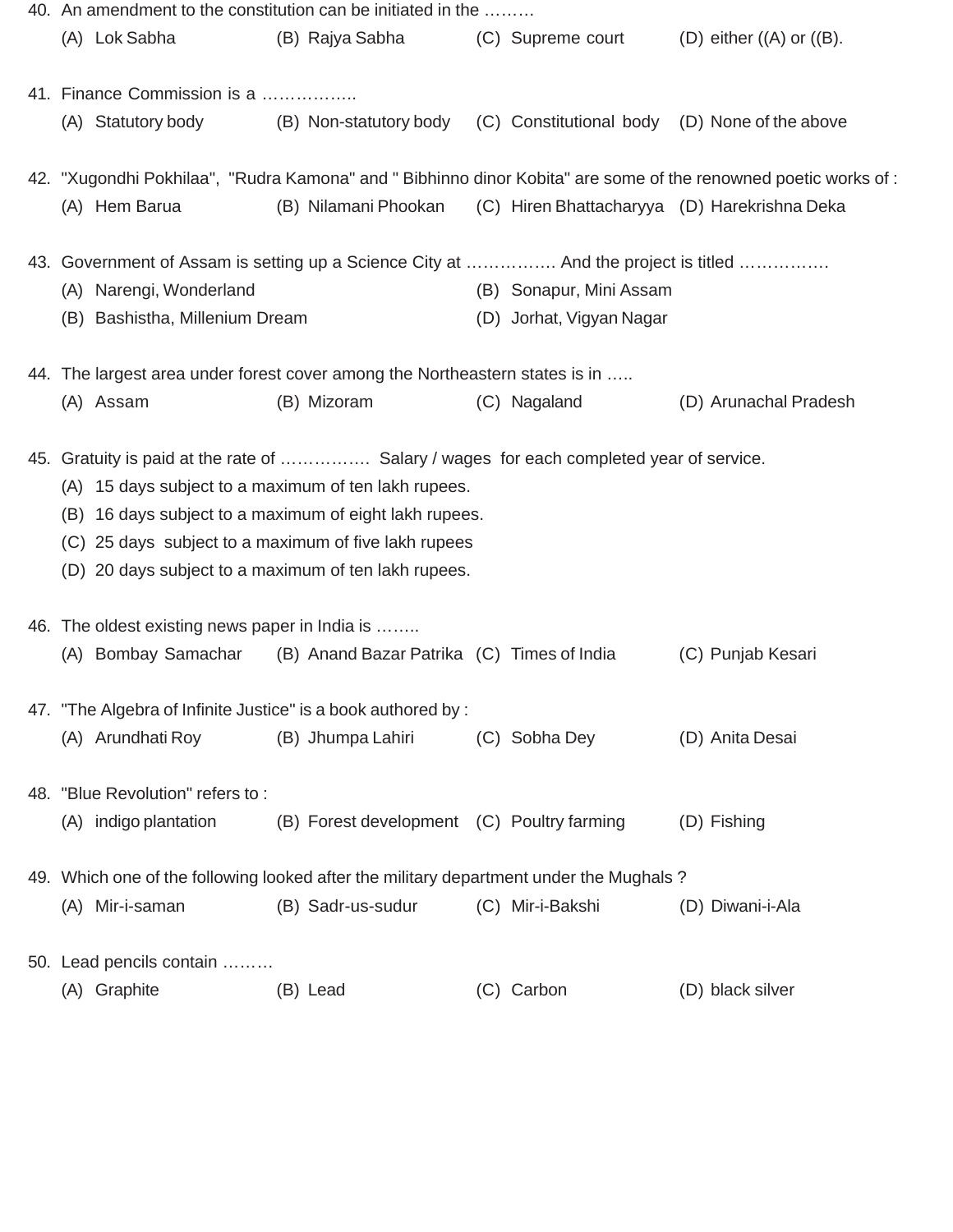| 51. No one --------------- about me.<br>(A) shall worry (B) will worry (C) needs to worry (D) need worry |                                        |          |                  |                     |
|----------------------------------------------------------------------------------------------------------|----------------------------------------|----------|------------------|---------------------|
| 52. If you drink too much, it will ------------ your judgement.<br>(A) impede                            | (B) impair                             |          | (C) impose       | (D) impel           |
| 53. This building comprises  twenty rooms.<br>$(A)$ of                                                   | (B) with                               | $(C)$ in |                  | (D) None of these.  |
| 54. All employees are kindly requested to  from smoking in the presence of customers.                    |                                        |          |                  |                     |
| $(A)$ stop                                                                                               | (B) restrain                           |          | (C) refrain      | (D) restrict        |
| 55. My father is one of those who  appreciate music.<br>$(A)$ does                                       | (B) do not                             |          | (C) does not     | (D) did not.        |
| 56. It's time we _________ some employment for ourselves.                                                |                                        |          |                  |                     |
| $(A)$ find.                                                                                              | (B) have found. (C) must find.         |          |                  | (D) found           |
| 57. Use your commonsense, -----------------?<br>(A) will you ? (B) won't you ?                           |                                        |          | $(C)$ can't you? | (D) don't you?      |
| 58. ------------ did you give it to ?                                                                    |                                        |          |                  |                     |
| (A) who                                                                                                  | (B) whom                               |          | $(C)$ to whom    | $(D)$ to who        |
| 59. The police ---------- the mob.<br>(A) scattered                                                      | (B) drove                              |          | (C) disbanded    | (D) dispersed.      |
|                                                                                                          |                                        |          |                  |                     |
| (A) will leave                                                                                           | (B) will be leaving (C) will have left |          |                  | (D) would have left |
| $(A)$ will                                                                                               | (B) would                              | $(C)$ do |                  | (D) shall           |
|                                                                                                          |                                        |          |                  |                     |
| $(A)$ took                                                                                               | (B) would take                         |          | $(C)$ take       | (D) had better take |

**g**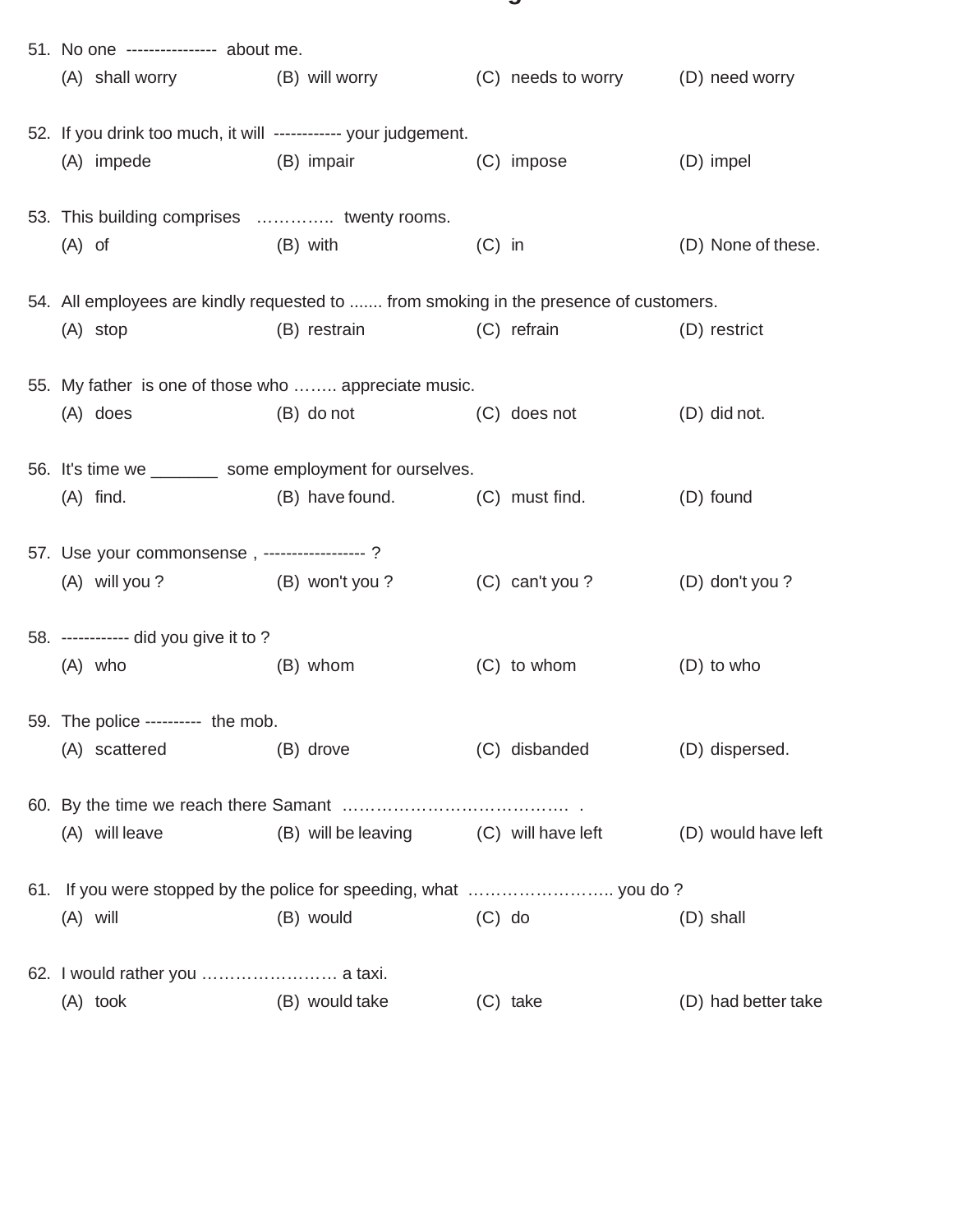| (A) mind                                                    | (B) head                                                                                                   | (C) hand       | (D) money                                                            |
|-------------------------------------------------------------|------------------------------------------------------------------------------------------------------------|----------------|----------------------------------------------------------------------|
| what's wrong.                                               | 64. I have tried again and again but my computer still shows "error". I just can't                         |                |                                                                      |
| (A) Bring out                                               | (B) check out                                                                                              | (C) figure out | (D) look                                                             |
| 65. "I know him . "                                         | The sentence given here in Active Voice will be changed to which of the following in Passive Voice?        |                |                                                                      |
| (A) He is known by me                                       |                                                                                                            |                | (B) I am known by him (C) He is known to me. (D) He is known for me. |
|                                                             | Choose the word <b>nearest in meaning</b> to the word in <i>italics</i> (66, 67)                           |                |                                                                      |
| 66. The chairman conducted the meeting with <b>aplomb</b> . |                                                                                                            |                |                                                                      |
| (A) Arrogance                                               | (B) annoyance                                                                                              | (C) poise      | (D) authority.                                                       |
| 67. His lecture had a soporific effect on the audience.     |                                                                                                            |                |                                                                      |
| (A) flattering                                              | (B) sickening                                                                                              | (C) exciting   | (D) sleep-producing.                                                 |
|                                                             | Choose the word which carries the <b>opposite meaning</b> of the word in italics in the sentence. (68, 69) |                |                                                                      |
| 68. His speech was replete with allusions.                  |                                                                                                            |                |                                                                      |
| $(A)$ full of                                               | (B) devoid of                                                                                              | (C) improper   | $(D)$ frank                                                          |
|                                                             | 69. Religious leaders are venerated in all communities.                                                    |                |                                                                      |
| (A) defamed                                                 | (B) abused                                                                                                 | (C) criticized | (D) accused                                                          |
| 70. Aquiline is the adjective connected with the word:      |                                                                                                            |                |                                                                      |
| (A) water                                                   | (B) Eagle                                                                                                  | $(C)$ cat      | (D) sea                                                              |
| 71. "Emetic" is a medicine that causes                      |                                                                                                            |                |                                                                      |
| (A) bleeding                                                | (B) sleep                                                                                                  | (C) sweating   | (D) vomiting.                                                        |

Choose the option that gives the correct sense of the idioms / phrases in the following sentences.

72. To **break the ice,** he started talking with his neighbour about the weather.

(A) to start an argument.

(B) to prepare a cold drink

(C) to overcome shyness or reserve which prevented conversation.

(D) to light a fire in the room.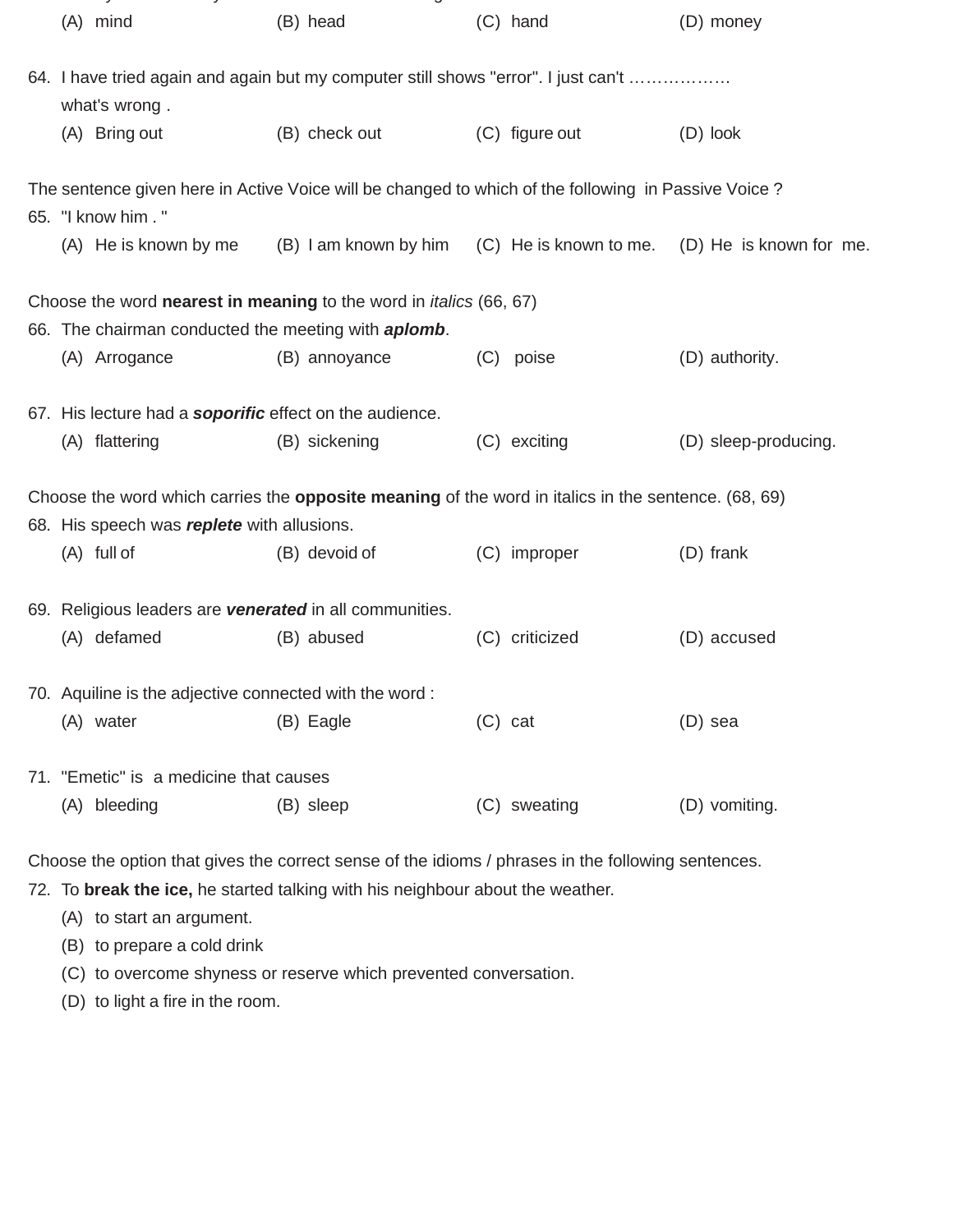#### 73. He knows **which side his bread is buttered**.

- (A) knows how to butter a slice (B) knows the art of cooking
- 
- 
- (C) knows how to flatter (D) knows where his advantage lies.

In each of the following questions, (74 - 76) you are given a related pair of words in capital letters. Each capitalized pair is followed by four pairs of words. Choose the pair which best expresses a relationship similar to that expressed by the original pair.

| 74. PUERILE : BOY : :     |                        |                          |                           |
|---------------------------|------------------------|--------------------------|---------------------------|
| (A) Subdued: riot         | (B) intrusive : family | (C) docile :wild         | (D) juvenile : youth      |
| 75. COLOUR: SPECTRUM::    |                        |                          |                           |
| (A) singer : music        | (B) book: cover        | (C) letter: alphabet     | (D) conductor:orchestra   |
| 76. MEASLES : DISEASE : : |                        |                          |                           |
| novel: chapter<br>(A)     | (B) melody: rhythm     | (C) monarchy: government | portrait : painter<br>(D) |

The following sentences are divided in to three parts and each part is underlined and marked A,B,C. Only one part contains an error. Identify the error part. If there is no error, mark it ((D). (Q.77 to 80)

| No error  |
|-----------|
| (D)       |
| No error. |
| (D)       |
| No error. |
| (D)       |
| No error. |
| (D)       |
|           |

# **Part- III ( Logical Reasoning and aptitude)**

| 81. If the following words are arranged in an alphabetical order, which word will appear at the end?    |               |                  |                                 |  |  |
|---------------------------------------------------------------------------------------------------------|---------------|------------------|---------------------------------|--|--|
| (A) Olympic                                                                                             | (B) Olympia   | (C) Oval         | (D) Ovulet                      |  |  |
|                                                                                                         |               |                  |                                 |  |  |
| 82. If the following words are arranged in an alphabetical order, which word will appear in the middle? |               |                  |                                 |  |  |
| Principal<br>(A)                                                                                        | (B) Principle | principia<br>(C) | (D) Principled<br>(E) priceless |  |  |
|                                                                                                         |               |                  |                                 |  |  |
| 83. Find the word that can not be formed from the letters used in the word 'STRANGE'                    |               |                  |                                 |  |  |
| (A) GANGSTER                                                                                            | (B) RANGES    | (C) ANGELS       | (D) GRANTS                      |  |  |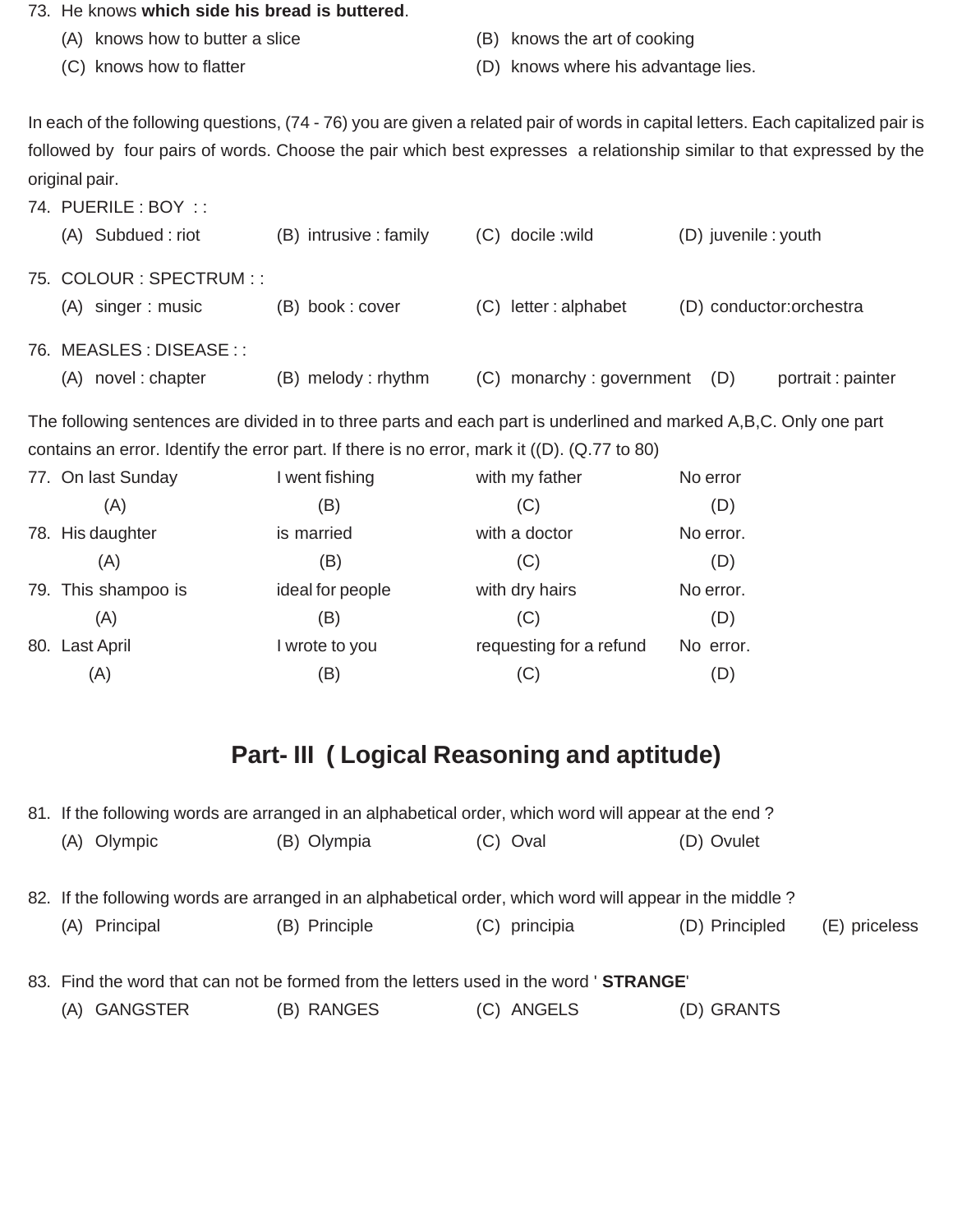| <b>TOMATO</b><br>(A)                                                                    | (B) ROTATION    | (C) OASIS            | (D) ASTROMETER                                                                                                          |
|-----------------------------------------------------------------------------------------|-----------------|----------------------|-------------------------------------------------------------------------------------------------------------------------|
|                                                                                         |                 |                      | 85. If the following scrambled letters are rearranged to form the name of a city, the city so formed is famous for its: |
| <b>WILGARO</b>                                                                          |                 |                      |                                                                                                                         |
| (A) Locks                                                                               | (B) Steel Plant | <b>Temples</b><br>C) | (D) Pottery                                                                                                             |
| 86. 'Goitre' is related to 'lodine' as 'Anaemia' is related to                          |                 |                      |                                                                                                                         |
| (A)<br>vitamin                                                                          | (B) blood       | (C) iron             | weakness<br>(D)                                                                                                         |
| 87. 'Numismatics' is related to 'coins' in the same way as 'Paleontology' is related to |                 |                      |                                                                                                                         |
| Earth<br>(A)                                                                            | (B) Soil        | Fossils              | (D) Stones                                                                                                              |

The Second figure in the first part of the problem figures bears a certain relationship to the first figure. Similarly one of the figures in answer figures bears the same relationship to the 3rd figure in the question. You have to select the figure from the set of answer figures which would replace the sign of question mark(?).





**Problem Figures** 









**Answer Figures** 







**Answer Figures** 



**Answer Figures** 



### **Answer Figures**

| (A) | (B) | $(C)$ $(D)$ | (L) |
|-----|-----|-------------|-----|